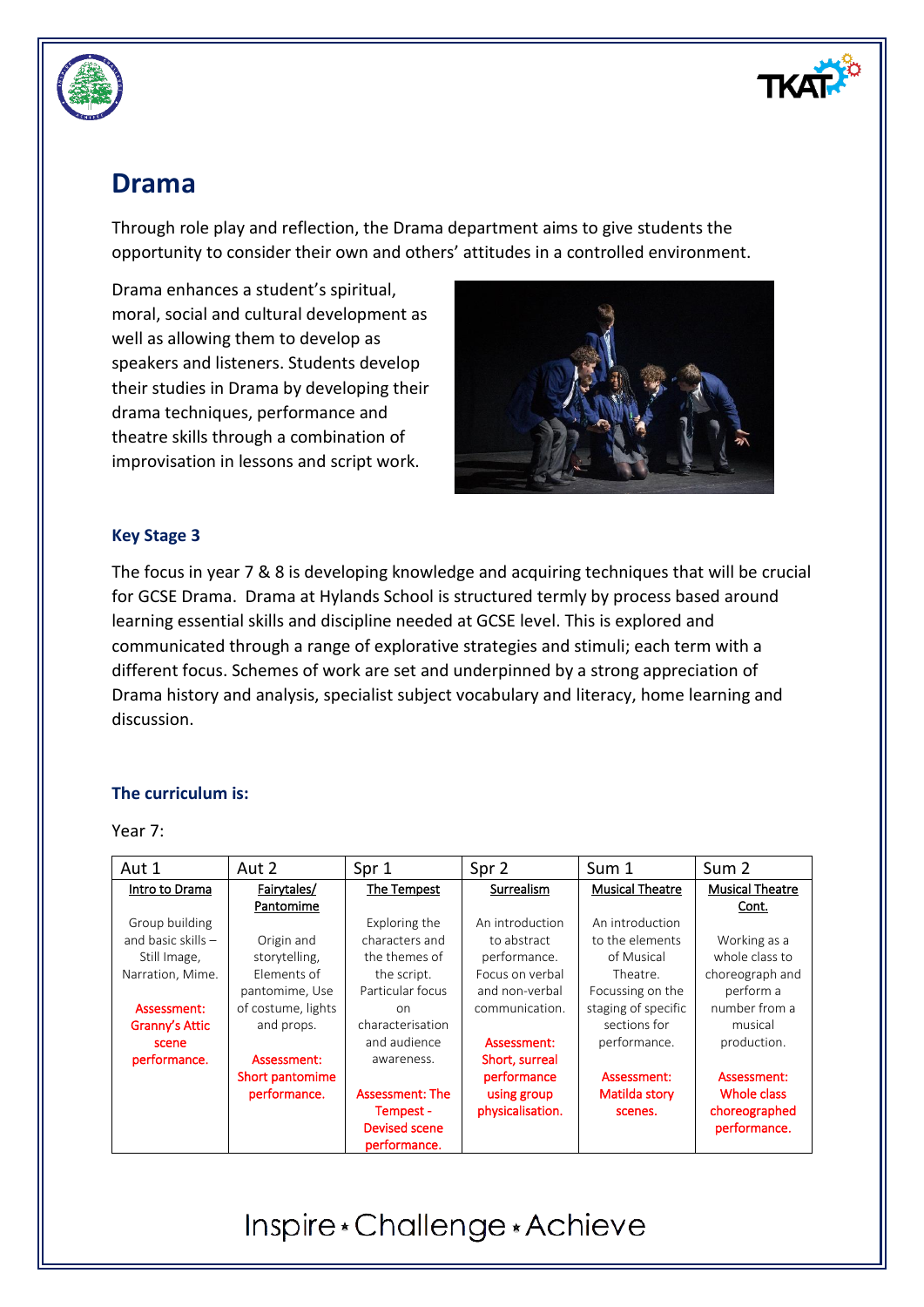

### Year 8:

| Aut 1                                                                                                                                                                                | Aut 2                                                                                                                                                                                                   | Spr 1                                                                                                                                                     | Spr 2                                                                                                                                                                                                                                             | Sum 1                                                                                                                                                                                                       | Sum <sub>2</sub>                                                                                                                                                                      |
|--------------------------------------------------------------------------------------------------------------------------------------------------------------------------------------|---------------------------------------------------------------------------------------------------------------------------------------------------------------------------------------------------------|-----------------------------------------------------------------------------------------------------------------------------------------------------------|---------------------------------------------------------------------------------------------------------------------------------------------------------------------------------------------------------------------------------------------------|-------------------------------------------------------------------------------------------------------------------------------------------------------------------------------------------------------------|---------------------------------------------------------------------------------------------------------------------------------------------------------------------------------------|
| Macbeth                                                                                                                                                                              | <b>Duologues</b>                                                                                                                                                                                        | <b>Physical Theatre</b>                                                                                                                                   | Devising                                                                                                                                                                                                                                          | 'Stranded'                                                                                                                                                                                                  | Melodrama                                                                                                                                                                             |
| Exploring the<br>themes of the<br>script in<br>particular magic,<br>fears and<br>creating a<br>supernatural<br>atmosphere.<br>Assessment:<br><b>Macbeth</b><br>performance<br>scene. | Importance of<br>language,<br>creative writing &<br>writing in<br>character. How<br>to build a script<br>and create a<br>duologue for<br>performance.<br>Assessment:<br><b>Duologue</b><br>performance. | Learn the basics<br>of Physical<br>Theatre using<br>poetry as<br>stimulus.<br>Assessment:<br>Short physical<br>theatre<br>performance<br>from a stimulus. | Students will<br>learn to create<br>and perform a<br>group<br>performance<br>from a stimulus<br>focussing on<br>different<br>explorative<br>strategies.<br>Assessment:<br><b>Short devised</b><br>performance<br>using explorative<br>strategies. | Working in role,<br>students will use<br>their reasoning<br>and negotiation<br>skills to problem<br>solve being<br>stranded on a<br>deserted island.<br>Assessment:<br><b>Devised scene</b><br>performance. | Students will<br>build on their<br>mime and<br>exaggeration<br>skills, learning<br>the conventions<br>of silent movies.<br>Assessment:<br>Short melodrama<br>performance to<br>music. |

## Year 9

| Aut 1                                  | Aut 2                                 | Spr 1                   | Spr 2                    | Sum 1                    | Sum 2            |
|----------------------------------------|---------------------------------------|-------------------------|--------------------------|--------------------------|------------------|
| <b>Creating Original Drama (Double</b> |                                       | 'DNA'                   | Shakespeare/Stage        | Mask                     | Horror           |
| term)                                  |                                       |                         | Combat                   |                          |                  |
|                                        |                                       | Students will           |                          | <b>Exploring Trestle</b> | Students will    |
|                                        | Students will build on their devising | study the GCSE          | Teach basic stage        | masks by                 | study Jack the   |
| skills to create an original piece of  |                                       | play text 'DNA'.        | combat skills.           | focusing on using        | Ripper learning  |
| drama. Working in groups the           |                                       | Groups will             | Combine combat           | physical skills to       | how to use and   |
| students will devise, script, cast,    |                                       | interpret the text      | skills and script for    | bring to life a          | control tension  |
| stage and rehearse their piece before  |                                       | focussing on the        | performance using        | masked                   | on stage.        |
| performing it for the class. Students  |                                       | message of anti-        | non-verbal               | character.               |                  |
| will then evaluate the process and     |                                       | bullying and the        | communication            |                          | Assessment: 'The |
|                                        | performance in detail.                | dangers of peer         | and Shakespearian        | Assessment:              | Case of Jack the |
|                                        |                                       | pressure and            | language.                | <b>Short masked</b>      | Ripper'          |
| Assessment: Full devised original      |                                       | communicate             |                          | performance to           | performance.     |
| performance.                           |                                       | these through           | <b>Assessment: Stage</b> | music.                   |                  |
|                                        |                                       | <b>Brechtian</b>        | combat scene with        |                          |                  |
|                                        |                                       | methods.                | Shakespearian            |                          |                  |
|                                        |                                       |                         | dialogue.                |                          |                  |
|                                        |                                       | <b>Assessment: Play</b> |                          |                          |                  |
|                                        |                                       | text scene              |                          |                          |                  |
|                                        |                                       | performed in a          |                          |                          |                  |
|                                        |                                       | Brechtian style.        |                          |                          |                  |

# Inspire\*Challenge\*Achieve